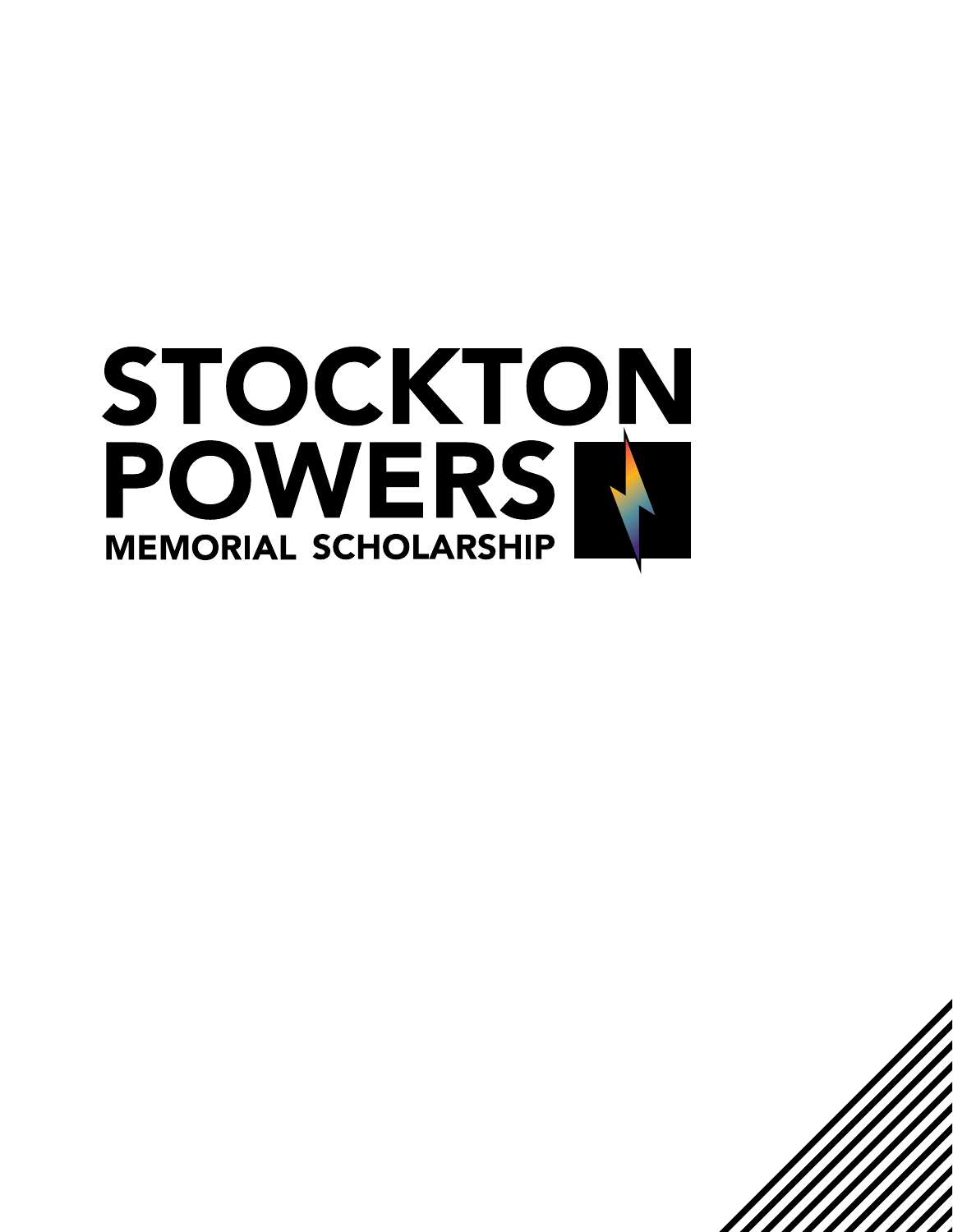# **INTRODUCTION**

**S**tockton was born in Salt Lake City, UT on May 5, 1999. He was a long-awaited blessing for our family. Stockton was very adventurous. Whatever he loved, he gave 110%. He loved to swim, play guitar and sing. He was brilliant at these things and truly found his place doing them. When Stockton was 13 years old, he showed our family just how courageous he was when he came out to our family and told us that he was gay. This of course didn't change the way we loved and cared for him, but it did change the way others in our community treated and him. Stockton was often more worried about the way others felt than his own feelings, even when

he was hurting inside. He was the first to offer a hug to anyone who needed one and was a friend to everyone. He was such an awesome hugger! Although Stockton was deeply loved by his family, he didn't feel that in other places and communities. On June 27, 2016 we lost Stockton to suicide. We will never be the same. Our hearts are in pieces. There needs to be a change, not only for our Stockton, but for all the other children who feel they don't have a place because they are seen as different. Our goal is to raise awareness around suicide, not only in the LGBT community, but for everyone affected by this ever-increasing tragedy.



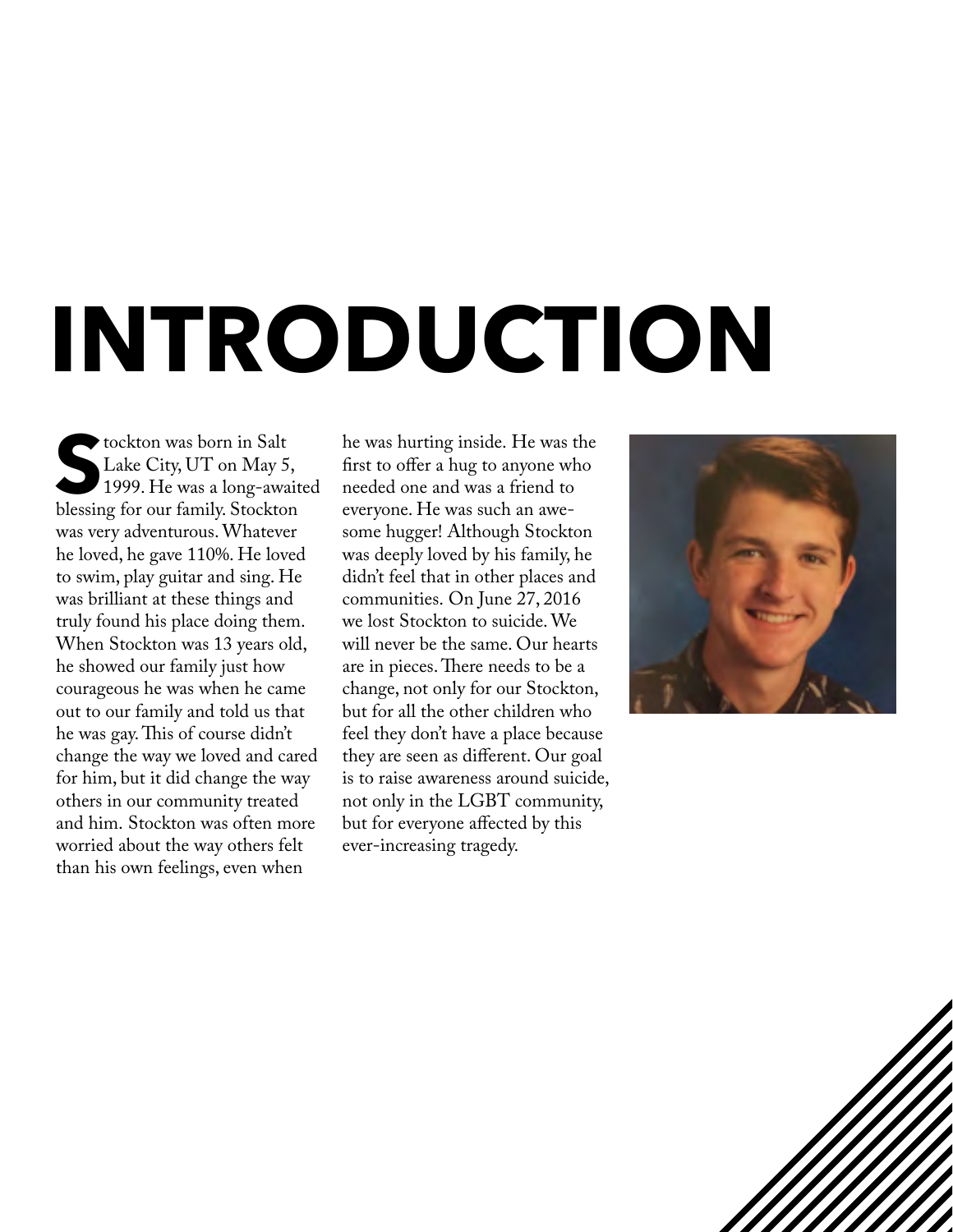## **APPLICATIONS**

**The 2018 deadline application<br>for the Stockton Powers<br>Memorial Scholarship is<br>June 6, 2018 at 11:59pm MST.** for the Stockton Powers Memorial Scholarship is June 6, 2018 at 11:59pm MST. Scholarship recipients will be selected in June, with notifications sent to all applicants by June 27, 2018, which is the two-year anniversary of Stockton's death. The applications will be need to be emailed to kyshay@gmail.com

#### ELIGIBILITY CRITERIA



To be eligible to apply for the Stockton Powers Memorial Scholarship, you must meet the following requirements:

- High School Senior to 25 years old
- Furthering your education
- Utah applicants only
- Maintain a GPA of 2.8 or above

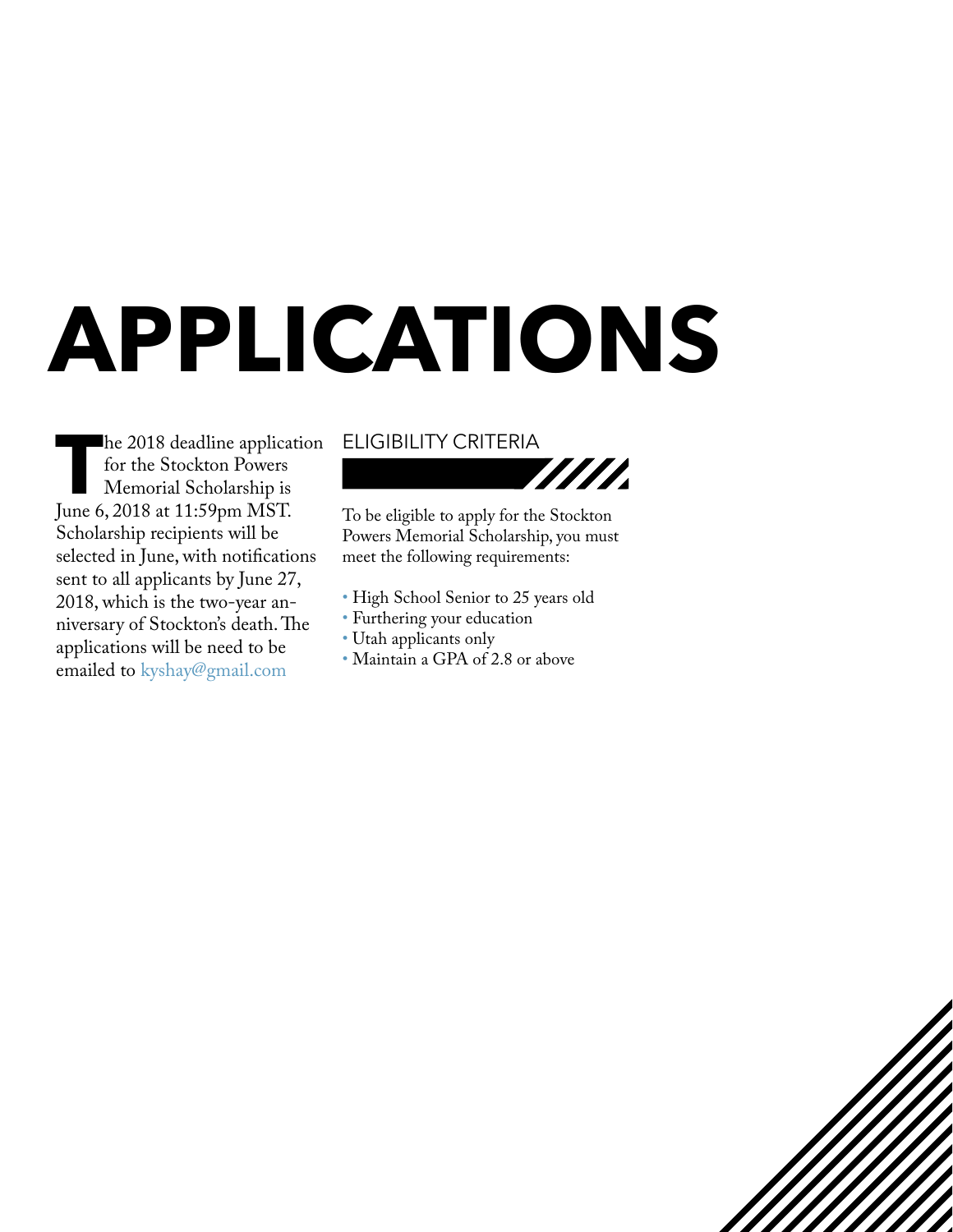## **GENERAL INFORMATION**

**The Stockton Powers Memorial Scholarship is available to those who apply for themselves and for those who believe there is someone** Scholarship is available to those who apply for themselves and who is deserving of this scholarship. The scholarship may be applied to tuition cost, book fees, housing rent (if necessary), educational tools (ex: laptop or tablet) and daily expenses. Recipient will receive a certain dollar amount according to needs \*. Please contact Courtney Christenson at courtkido@hotmail.com or Kylie Hirsche at kyshay@gmail.com with any questions about eligibility or this application form, or if you need any help applying.

*\*must provide receipts or money will go directly to the institution*

#### BEFORE GETTING STARTED

In addition to thinking about your answers to the application form questions, please make sure you have these documents in addition to filling out the form.

- Two recommendation letters • Most Recent transcript
- (official or unofficial)

#### APPLICATION FORM



7777

Applications must be submitted by **June 6, 2018**. You may type your answers directly into the form, or you may wish to draft your longer answers in a separate document. If you are nominating someone, fill out as much information as you can.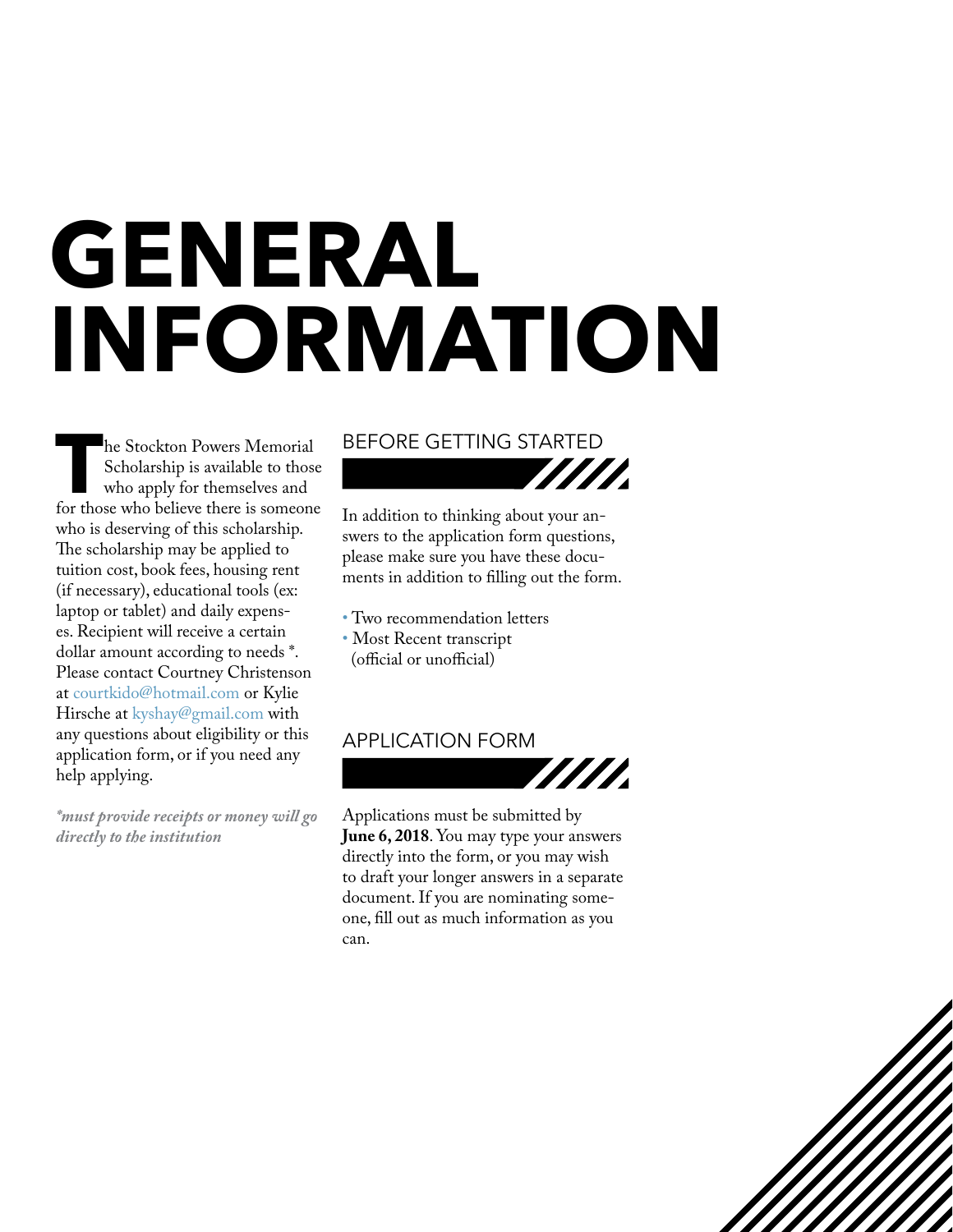

APPLICATION FORM

Name:

Age:

Phone:

Email:

Address:

Grade:

Gender Identity:

## GENERAL INFORMATION

Street Address:

City:

State:

Zip:

School (if applicable):

| WII. |  |
|------|--|
|      |  |

High School Address: Street Address:

City:

State:

Zip:

### *College Information (if enrolled or planning to attend)*

Name of University/College:

Enrollment Date:

Program Major:

GPA (for current college students) *or* Yearly Average (for high school students)

What other scholarships do you currently have, if any? Please list them here.

What honors or awards have you received? Please list them here:

Service experience:

#### EDUCATIONAL INFORMATION



Name of High School Attended:

Date of Graduation: